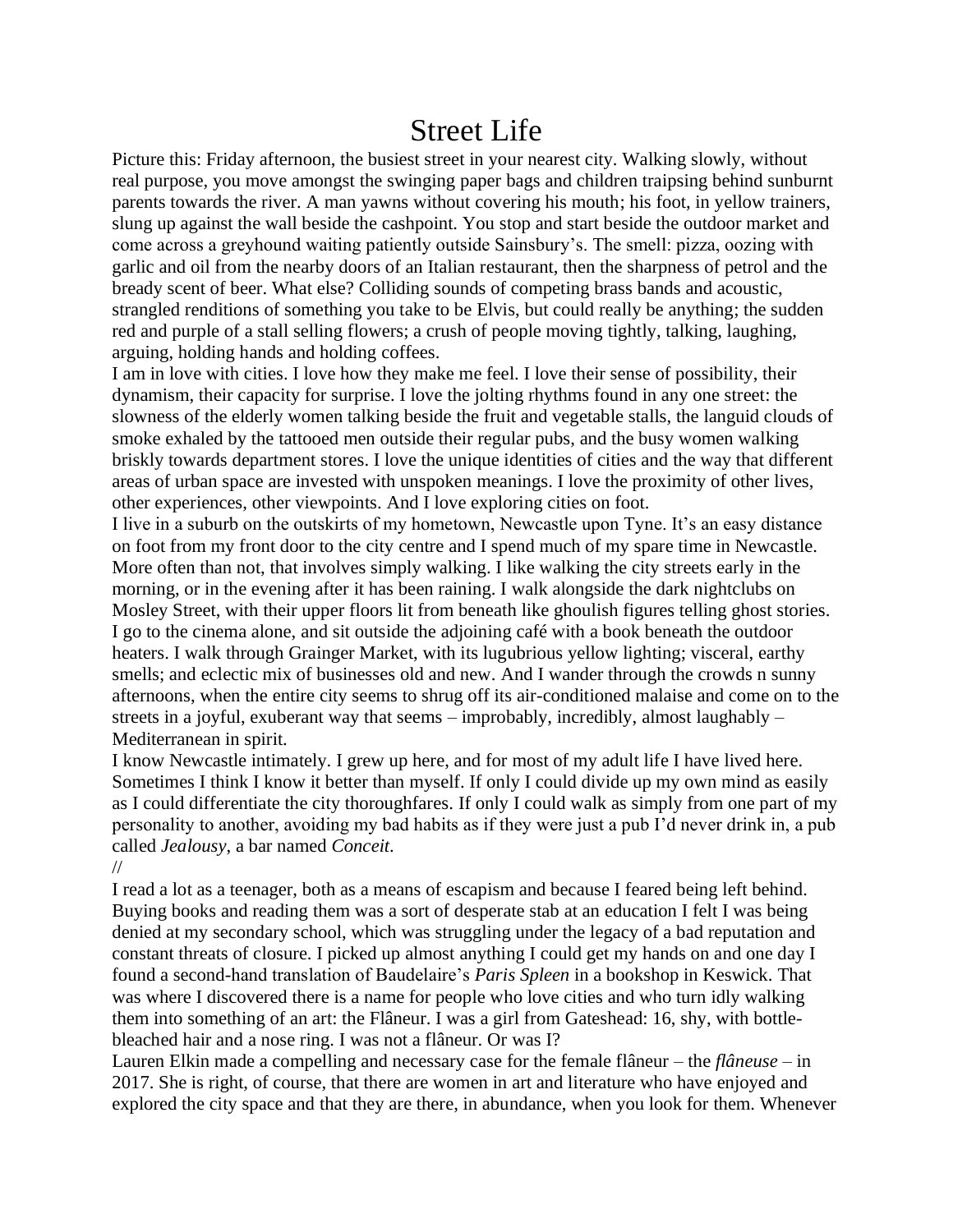I'm reading or watching a film and I come across one of these women, I smile: at Jean Seberg strolling coolly with her *New York Herald Tribune* in *A Bout de Souffle*; at Madeleine Bourdouxhe's *Marie* as she wanders aimlessly about the Right Bank in Paris; at Virginia Woolf and her London street haunting; or at Julie Christie's carefree city hopping as Liz in the 1963 film *Billy Liar*.

But still, these women have been largely excluded from the canon of urban walkers. Whilst the psychogeographers tramped across London armed with cord trousers, camera and obtuse critical framework, the way that these women walked – with Woolf as a notable exception – was rarely elevated or explored. And gender wasn't the only obstacle to a life of flânerie; there was also my location and social class: flâneurs didn't wear Primark ballet pumps, eat Pot Noodles or catch a Go North East double-decker through Gateshead on a Sunday. They didn't drink milkshakes outside Northumberland Street's HMV or down pints of Skittles in empty nightclubs in the afternoon. The Flâneur was bourgeois: a classifier of European crowds; a collector of faces; a man with the time and resources to spend all day loafing. He was confident and in control and the city, with all its noise and colour, moved about him.

For much of my teens and early 20s, I felt as though I had fallen through the cracks of what a young woman was supposed to be. Gangs of skaters and goths hung around Grey's Monument on a Saturday, finding camaraderie in one another's stoned company. I tried my best to fit in, sitting on the fringes of lots of different social groups, but a lot of the time I felt passive: an observer, haunting the city streets, never quite doing all the things I was meant to be doing. Walking was a constant for me then, as it is now: it was a means of making sense of things, working through thoughts as the landscape moved about me. I began to imagine that I felt out of place because of the city where I lived. In songs, books and films, people left the North for London, to lose themselves and to find themselves again: smarter, richer, better-looking, happier. There you could be broken down and reassembled into someone entirely different. Stripped down like a paper doll, you could put on new clothes and become someone else, and for a young person dissatisfied with life, this was an intoxicating idea. At 18, I was involved in a youth project with the BBC. I was funded to travel to Broadcast Centre, alone, several times over the course of a year. I had felt drowned in London: drunk with anonymity, lost on vibrant streets filled with bakeries and coffee shops and bars and bookshops, blooming on street corners like bunches of flowers.

I found myself split. On the one hand, I had a lot of pride in my heritage and a fascination with the working-class art and literature of the North. On the other, I was frustrated. Deep down, somewhere dark and shameful, I wanted to be the sort of person who visited London theatres and the Fringe; the sort of person who spoke six languages, watched Russian cinema and knew how to make – God forbid – a tabbouleh. I dreamed about living in Paris, bought travel guides for solo travellers and imagined it was inevitable that one day I'd end up squatting in Simone de Beauvoir's old flat.

*How is it,* I would think, *that there are so many millions of people in Paris, and I'm not even just*  one *of them?*

//

I wanted to know what it was like to live in, and to walk in, another city and so in my mid-20s I moved to Glasgow. Glasgow, I thought, was a city with a clear identity: synonymous with art, with left-wing politics, live music, comedy and bands. For two years, I lived on the first floor of an austere tenement block in Shawlands, on the Southside. There was no yard and no garden, and I couldn't walk from my flat to the city centre. I didn't need to: more or less everything I needed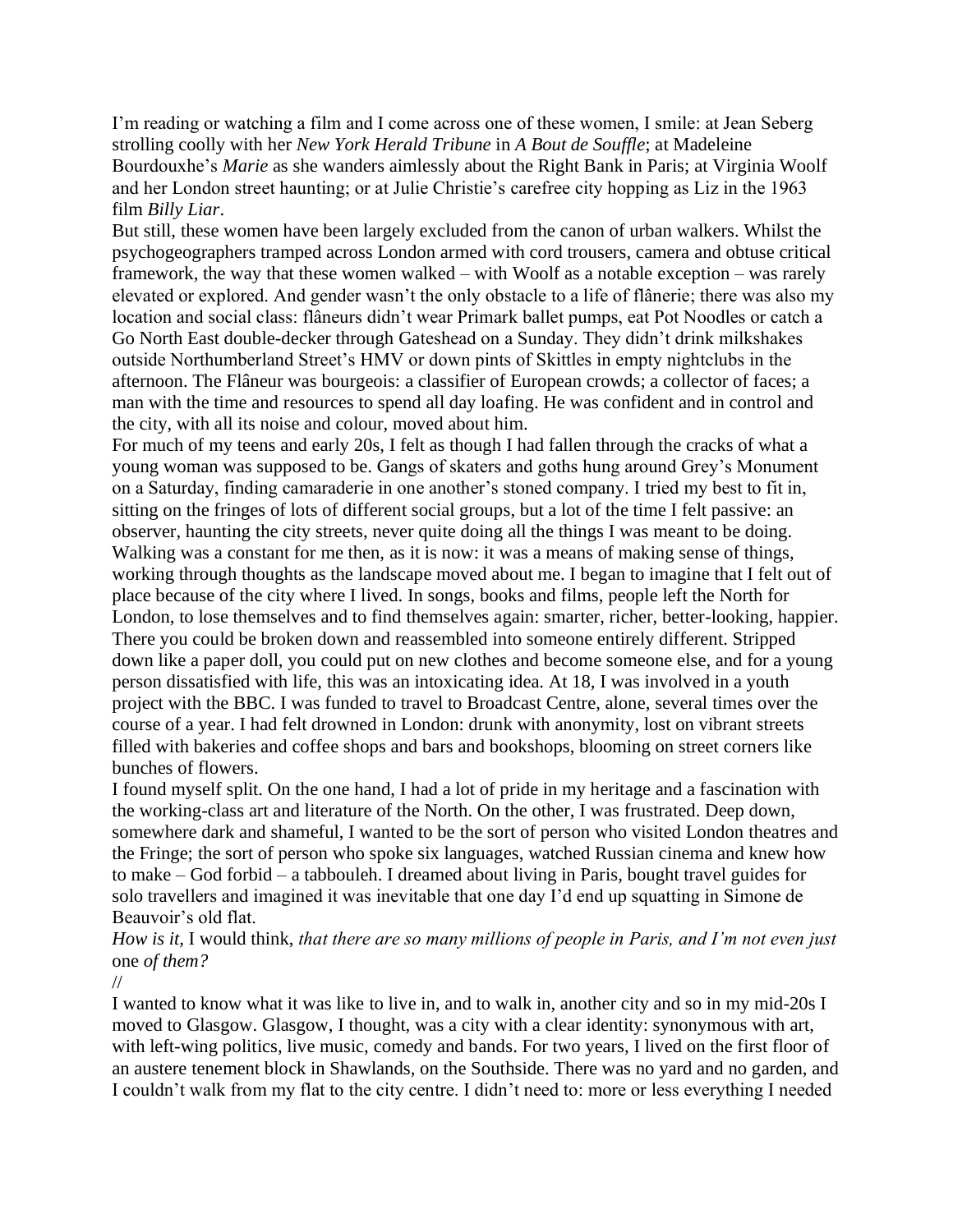was within ten minutes of my front door. I discovered that small areas of Glasgow are contained within themselves. They are almost like tiny cities within a city, each with the diversity, the character, the life and the bustle of Glasgow, but with their own unique characters to explore. I returned to Newcastle every few months, for birthdays and Christmases, and marvelled at how small things seemed when I stepped off the train at Central Station. While I was away, blocks of student flats sprung up about the city and the old Odeon cinema on Pilgrim Street was knocked down and replaced with the STACK shipping container village, meant to evoke something of the bustling markets of Camden. I walked about, pulling my suitcase behind me. The containers were painted uniformly grey and were too small to be comfortably browsed: many of them were closed or empty and in the others, people sat with their arms folded behind silent counters. In the centre of the containers was a stage, where men with acoustic guitars sang covers of Oasis songs, and long tables of people drank beneath precarious patio heaters. Upstairs, an uneven wooden walkway was covered with a sheet of clear plastic, which fluttered in the breeze. A puddle gathered where the floorboards met.

I found the whole thing depressing. Again, it felt like a crisis of identity, an attempt at the urban cool of London, done all wrong. I thought about the cinema that had stood there before, with its ambience of shady downtown New York, and I fantasised that it had been turned into an arts space: the cinema restored; a bookshop; a bar; a music venue. I sat opposite STACK, in the sun, and watched people coming and going. Men in checked shirts stood smoking at the doors, whilst women with barrel-waved hair and bodycon dresses smiled and posed for Instagram selfies behind them. I felt it again: a sense of never having quite fit, a sense of being always on the outside, looking in.

There was no way that you could imagine those shipping containers being there in ten years, in twenty. To look at them was to wonder what was next. It felt like a lack of confidence on the part of the city. I thought about the years I'd spent feeling uncertain about myself and it occurred to me that much of that had been mirrored in the environments I'd found myself in. I was glad to have left, then, and yet the longer I lived away, the more I found myself thinking about Newcastle and the years I'd spent wandering about its streets. Many things about the city frustrated me, but it was the sort of frustration you feel towards an old friend or a sibling. In Glasgow, I had found a city where I could walk for hours and still not reach the limits, but Newcastle city centre could be walked comfortably in an afternoon. Newcastle was a city made for walking. It was both large enough that a person could be simply a face in a crowd, and small enough to retain an intimacy. I didn't feel lost. True, I felt the weight of association of the many thousands of times I had walked those streets before – and that was heavy and uncomfortable sometimes, yes. But it also had a neglected beauty in itself. In many ways, it felt *more* exciting to me, then, to live in a city where everything was so central, where lives rubbed alongside one another more closely and the social and cultural experience of the city centre was so concentrated, yet so diverse.

No one, I realised, can live in any city entirely at random. We carve out routes that reflect us. During my time in Glasgow, I had mapped out small areas for myself: if I was in the city centre, there were certain bars and certain cafes and certain places that I tended to visit. I was subconsciously creating a smaller city within the urban sprawl. We are, I think, always reaching out for the edges of ourselves, looking for the places that we overlap with our environments. How we use the city becomes a way of asserting our own cultural identity, a code of complex cultural identifiers, a world of subtle meaning. I drink coffee at this café because I am this kind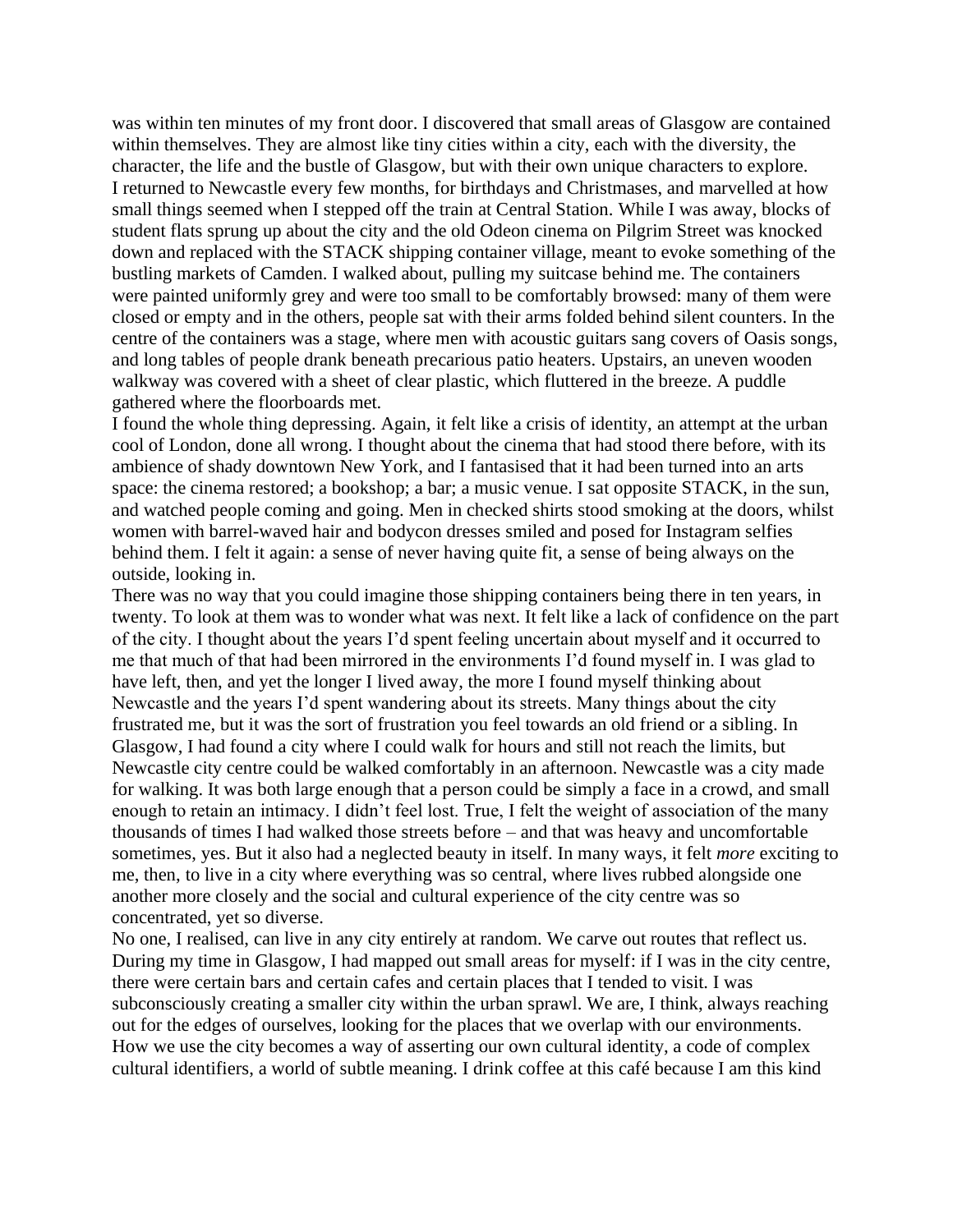of person; I shop here because I want to be another. The city is a language and by living there you learn to read it.

//

Picture a street in your nearest city. The same street, that same Friday afternoon: but this time it is silent. There are no people. The shutters are pulled down. A delivery cyclist flies down the road in a perfectly straight line, a scarf pulled over the lower half of his face. A helicopter hangs overhead like a spider. The sun is in the same place in the sky, but there's no greyhound, no brass band, no pizza oozing garlic and oil. The arterial structures of the city are as they always have been, but nothing moves within them. Once, we might have found this absurd to imagine. But as the COVID-19 crisis swept across the world, images were shared online of just that. We were a world of haunted cities.

While many commentators took comfort in the sudden lack of congestion in city spaces, I found it profoundly sad. The city is often depicted as a place to be escaped, but to me it is a place to escape *to*. Cities live. They breathe, they grow old. They go on living. A city is a physical representation of the continuity of time in a way that a rural environment cannot be. Newcastle is over 1,000 years old as a settlement: Hadrian's Wall stretches beneath streets where burrito bars and cigar shops rub alongside churches and libraries. Things get jumbled. Our lives are in constant overlap with one another and the past is always present. Buildings go up and buildings go down. Each age offers something to us, a way of looking at the world.

I visited Newcastle city centre once during lockdown in early May 2020. It was VE Day, a hot day at the beginning of May, and there were Union Jacks draped in the streets of Gosforth, rainbows pasted on high windows. People stood out in the street, the sun shining on gleaming, tattooed arms, talking to neighbours. Families were out walking over the Town Moor and I made my own path over the long, uneven grass, away from people. When I finally arrived at Haymarket, I stood beside the Cathedral in the silence and tried to picture what it would usually be like on a warm Spring day. I could hear the birds singing. A drunk man saluted a passing ambulance, spilling tins from his plastic bag onto the road. I felt sad standing there, alone, surrounded by empty buildings. It felt like I was looking back on empty monuments to a world that could no longer exist.

'It's almost sort of, like… Ozymandian,' I typed into Messenger. *Jesus*, I thought, *get over yourself. You can't send that.* But it was true: there I was, standing at the apex of all of those 1,000 years, all of those different eras built upon one another, a city constantly growing and moving, right up until that moment. It all seemed wrong. It was the in-between spaces that I couldn't wait to return to, but without people, those in-between spaces didn't exist. I missed the places that have an accidental quality, the places where things come together. I missed the smells of food, and the sounds of buskers, and the red and purple of a flower stall, there, in a city built for walking.

I walked on, slowly. There were a handful of people scattered about on the high street looking shellshocked. A digital sign flickered: *We <3 NHS*. I made my way down Grey Street, thinking about how Rebecca Solnit had written about the sadness of the colour blue. The whole street appeared blue to me: a neon sky and the absence of people and traffic simply an azure, empty space stretching away to a deserted river. I looped back around the silent nightclubs where I'd spent so much time as a teenager, and then up the Bigg Market where hastily typed pieces of A4 paper pasted on scruffy windows announced indefinite closure. I noticed for the first time that, high up on the wall above a Greek restaurant, there were lettered tiles that spelled out the words *Sunlight Chambers*. I perched on the edge of a bench and I felt overwhelmed by something: a